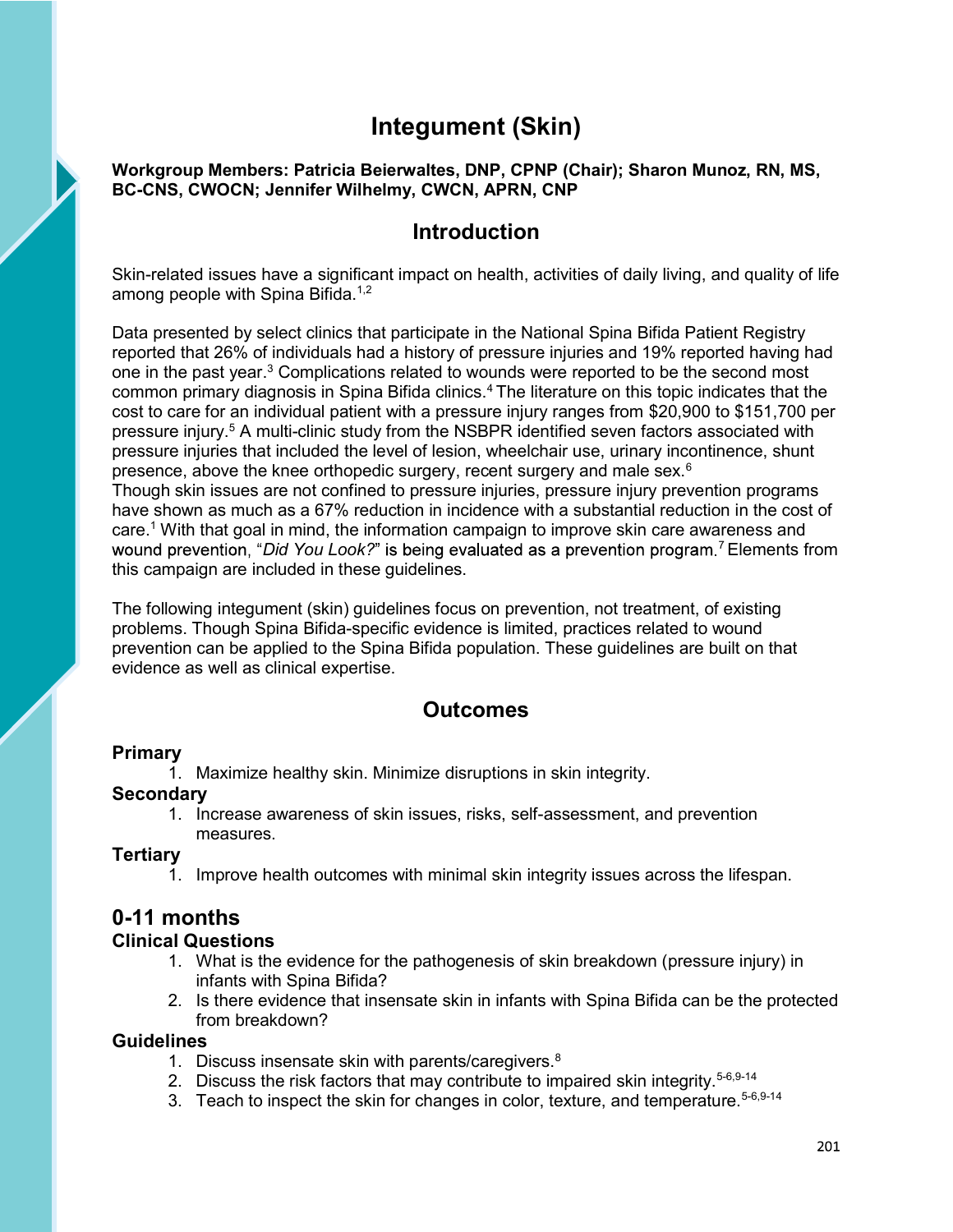- 4. Discuss the need to check water temperature and encourage the use of a bath water<br>thermometer.<sup>6,9-14</sup><br>5. Tell parents and caregivers to check for hot surfaces that have been exposed to the<br>sun such as car seats and pl thermometer. 6,9-14
- 5. Tell parents and caregivers to check for hot surfaces that have been exposed to the sun such as car seats and playground equipment. 6,9-14
- 6. Recommend the use of barrier creams to protect the skin from damage as a result of bowel and bladder incontinence.<sup>8,12</sup>

# 1-2 years 11 months

### Clinical Questions

1. What is the evidence that early intervention and education will reduce skin injury?

### **Guidelines**

- 1. Teach parents and caregivers to inspect the skin (especially weight bearing or insensate areas) for changes in color, texture, and temperature.  $6,9-14$
- 2. Recommend the use of barrier creams to protect the skin from damage as a result of bowel and bladder incontinence. 8,12
- 3. Discuss the need to check water temperature and encourage the use of a bath water thermometer.<sup>6,9-14</sup>
- 4. Tell parents and caregivers to check for hot surfaces that have been exposed to the sun such as car seats and playground equipment. 6,9-14
- 5. Teach parents/caregivers how to inspect for well-fitting orthoses.<sup>15</sup>
- 6. Teach parents and caregivers that the child should wear protective clothing and footwear over insensate areas.<sup>12</sup>
- 7. Tell parents and caregivers to seek treatment if the child's skin is compromised.<sup>12</sup>

# 3-5 years 11 months

### Clinical Questions

1. What activities promote self-awareness and self-inspection in children with Spina Bifida?

### Guidelines

- 1. Teach parents and caregivers to inspect the skin daily (especially weight bearing or insensate areas) for changes in color, texture, and temperature.  $6,9-14$
- 2. Encourage the child's involvement in skin inspection.<sup>12</sup>
- 3. Teach child to develop awareness of insensate areas.  $6,9-14$
- 4. Review with parents and caregivers the consequences of heat, moisture, or pressure related to insensate areas.<sup>6,9-14,20</sup>
- 5. Recommend the use of barrier creams to protect the skin from damage as a result of bowel and bladder incontinence. $8,12$
- 6. Discuss the need to check water temperature and encourage the use of a bath water thermometer.6,9-14
- 7. Tell parents and caregivers to check for hot surfaces that have been exposed to the sun such as car seats and playground equipment.  $6,9-14$
- 8. Teach parents/caregivers how to inspect for well-fitting orthoses.<sup>15</sup>
- 9. Teach parents and caregivers that the child should wear protective clothing and footwear (including water shoes in a pool or on pool deck) over insensate areas.<sup>12</sup>
- 10. Tell parents and caregivers to seek treatment if the child's skin is compromised.<sup>12</sup>

#### 6-12 years 11 months Clinical Questions

1. What evidence is there that coaching independence will reduce skin breakdown?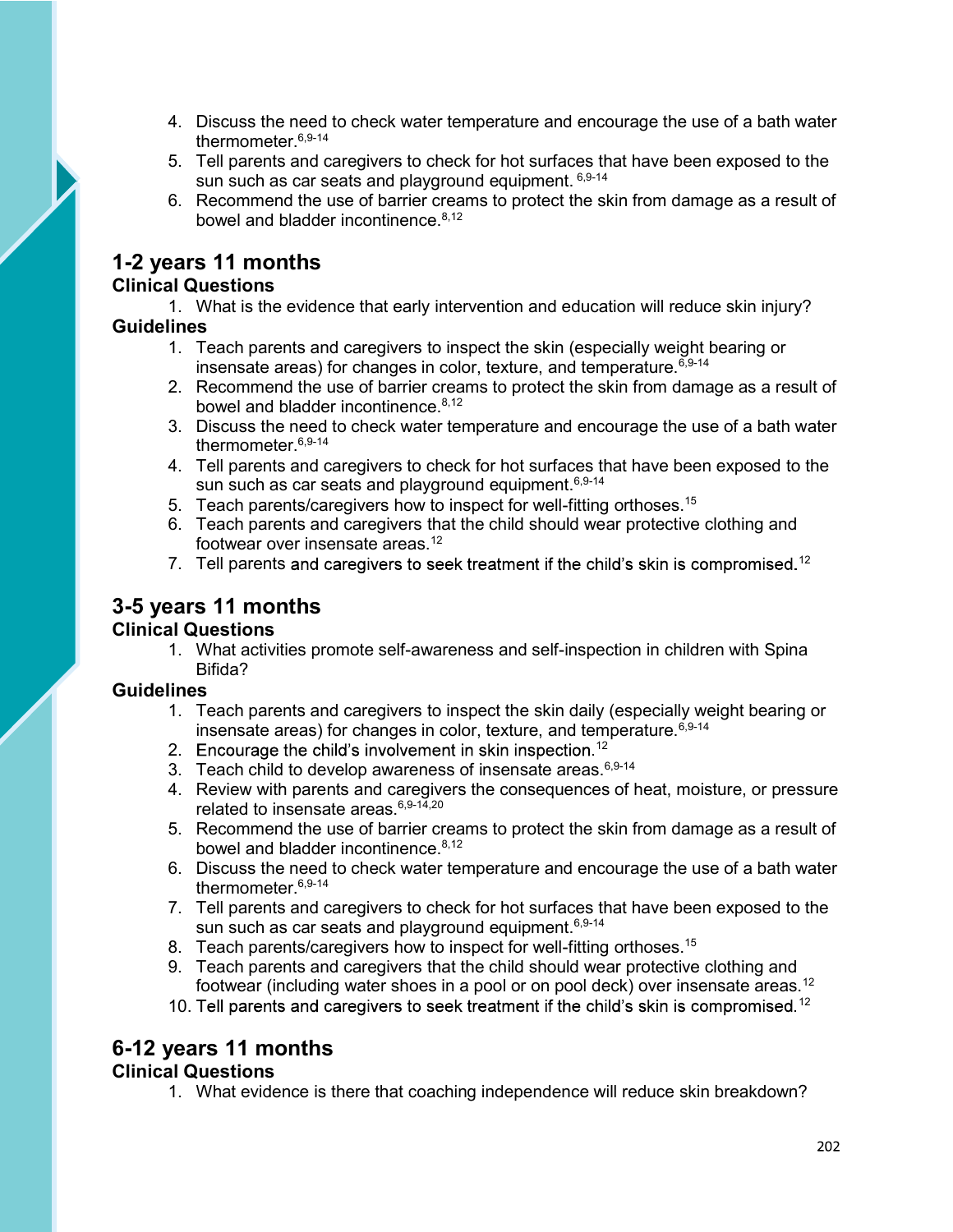### **Guidelines**

- 1. Teach parents and caregivers to inspect the skin daily (especially weight bearing or insensate areas) for changes in color, texture, and temperature. $6,9-14$
- 2. Encourage the child's involvement in skin inspection.<sup>12</sup>
- 3. Teach child to develop awareness of insensate areas.<sup>6,9-14</sup>
- 4. Review with parents and caregivers the consequences of heat, moisture, or pressure related to insensate areas.<sup>6,9-1,20</sup>
- 5. Teach parents/caregivers how to inspect for well-fitting orthoses and other equipment that may cause injury to skin.<sup>15</sup>
- 6. Teach parents and caregivers that the child should wear protective clothing and footwear over insensate areas.<sup>12</sup>
- 7. Discuss the need to check water temperature and encourage the use of a bath water thermometer. 6,9-14
- 8. Tell parents and caregivers to check for hot surfaces that have been exposed to the sun such as car seats and playground equipment.<sup>6,9-14</sup>
- 9. Promote adequate hydration and proper nutrition for healthy skin.<sup>3,12,17</sup> (Nutrition, Metabolic Syndrome, and Obesity Guidelines)<sup>19</sup>
- 10. Encourage parents, caregivers, and the child to keep skin clean and dry. $6,9-14$
- 11. Suggest wearing seamless socks that are clean and dry.<sup>12</sup>
- 12. Suggest the use of antiperspirant on areas with perspiration, such as the feet and intertriginous areas.<sup>12-13</sup>
- 13. Tell parents and caregivers to seek treatment if the child's skin is compromised.<sup>12</sup>
- 14. Advise parents and caregivers to engage non-ambulatory children in pressurerelieving activities every 15 minutes.  $1,5,13$

## 13-17 years 11 months, 18+ years

### Clinical Questions

- 1. What are the key factors associated with skin breakdown?
- 2. Does the incidence of skin breakdown relate to the level of Spina Bifida?
- 3. What evidence is there that specific prevention measures will reduce the chance of skin breakdown?

### **Guidelines**

- 1. Inspect skin daily. Explore the teen perceptions of self-efficacy for skin checks and barriers to skin checks. Develop plans to increase self-efficacy, if needed.<sup>6,9-14</sup>
- 2. Suggest children and adults who use wheelchairs to use a pressure-relieving cushion and check it daily.<sup>1,13-14</sup>
- 3. Identify and discuss risk factors that specifically increase the risk of pressure injuries in children and adults with Spina Bifida, such as using a wheelchair, having had surgery above the knee, shunts, a higher level of lesion, recent surgery, bladder incontinence, and being of the male gender.<sup>11,15-16,18</sup>
- 4. Review with the caregiver, child, or adult the consequences of heat, moisture, or pressure related to insensate areas.6,9-14,2
- 5. Teach parents/caregivers/child/adult how to inspect for well-fitting orthoses.<sup>15</sup>
- 6. Discuss the need to check water temperature and encourage the use of a bath water thermometer.6,9-14
- 7. Tell children/adults to check for hot surfaces that have been exposed to the sun such as car seats.<sup>6,9-14</sup>
- 8. Promote adequate hydration and proper nutrition for healthy skin.<sup>12,17</sup> (Nutrition, Metabolic Syndrome, and Obesity Guidelines)<sup>19</sup>
- 9. Encourage parents, caregivers, children, and adults to keep skin clean and dry. $6,9-14$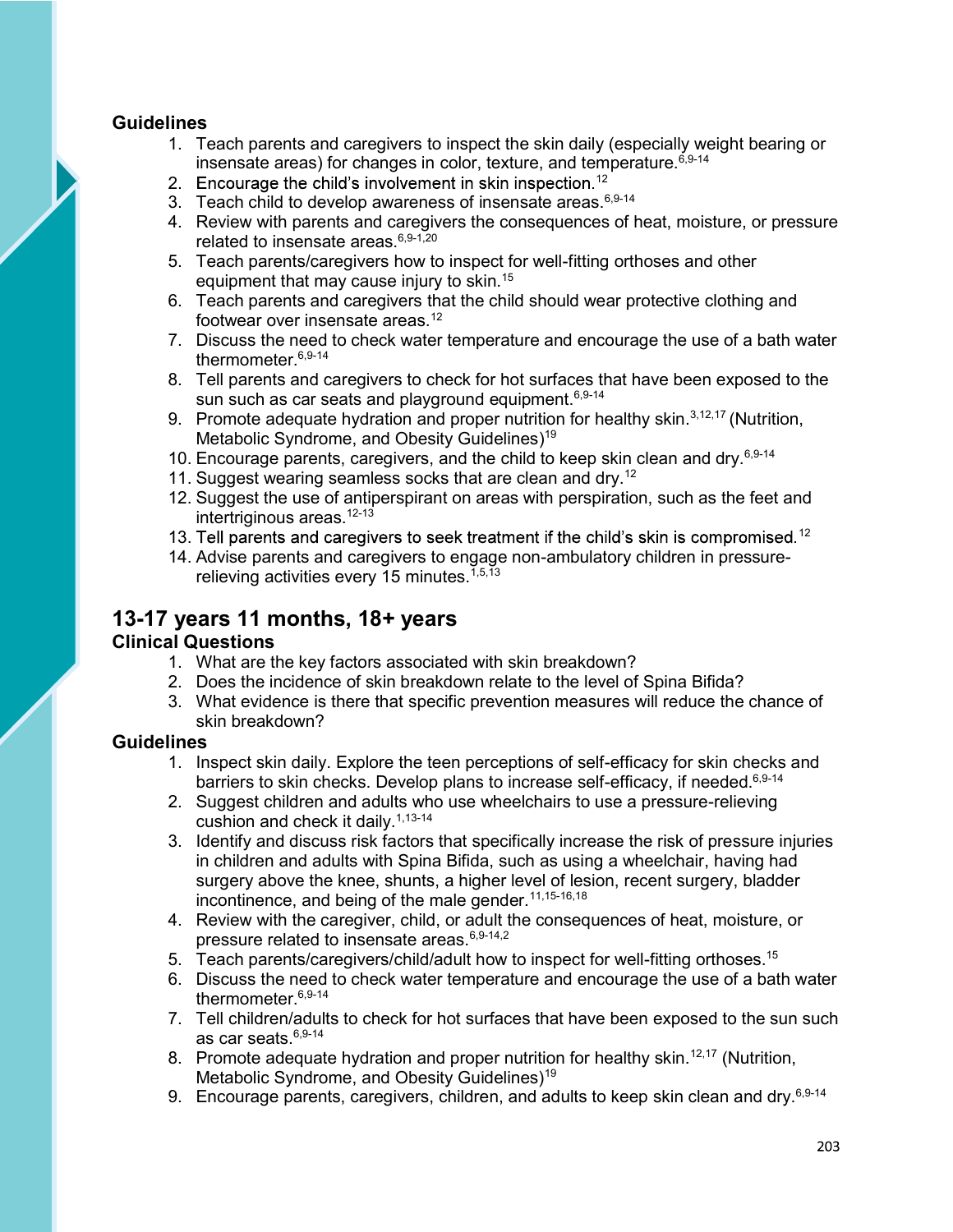- 
- 10. Suggest wearing seamless socks that are clean and dry.<sup>12</sup><br>11. Suggest the use of antiperspirant on areas with perspiration, such as the feet and<br>intertriginous areas.<sup>12-13</sup><br>12. Encourage seeking treatment if the ski 11. Suggest the use of antiperspirant on areas with perspiration, such as the feet and intertriginous areas.<sup>12-13</sup>
- 12. Encourage seeking treatment if the skin is compromised.<sup>12</sup>
- 13. Advise children and adults who are non-ambulatory and use a wheelchair to engage in pressure-relieving activities every 15 minutes.<sup>1,13-14</sup>
- 14. Teach safe transfer skills to non-ambulatory patients.12,15-16
- 15. Seek treatment immediately for any pressure injury. Refer to wound clinic for any pressure injury at stage three or greater.<sup>12</sup>

## Research Gaps

- 1. Does consistent implementation of a defined bundle of prevention strategies reduce the incidence of skin breakdown in individuals with Spina Bifida?
- 2. What evidence is there that coaching independence will reduce skin breakdown?
- 3. What is the evidence for the pathogenesis of skin breakdown (pressure injury) in infants with Spina Bifida?
- 4. Is there evidence that insensate skin in infants with Spina Bifida can be protected from breakdown?

### References

- 1. Otttolini, K., et al. (2013). Wound care challenges in children and adults with Spina Bifida: An open-cohort study. Journal of Pediatric Rehabilitation Medicine, 6, 1-10.
- 2. Clark, Michael. (2002)."Pressure ulcers and quality of life." Nursing Standard (through 2013) 16.22 74-80.
- 3. Bryant, R.A., & Nix, D.P. (2016). Acute and chronic wounds: Current management concepts (5th ed.). St. Louis: Elsevier.
- 4. Curley, M. A., Razmus, I. S., Roberts, K. E., & Wypij, D. (2003). Predicting pressure ulcer risk in pediatric patients: the Braden Q scale. Nursing Research, 52, 22-33.
- 5. Mahmood, D., Dicianno, B., & Bellin, M. (2011). Self management, preventable conditions and assessment of care among young adults with myelomeningocele. Child: Care, health and development, 37(6), 861-865.
- 6. Kim, S., Ward, E. Dicianno, B., Clayton, G., Sawin, K., Beierwaltes, P., Thibadeau, J. (2015). Archives of Physical Medicine & Rehabilitation, 96, 1435-1441. DOI: 10.1016/j.apmr.2015.02.029.
- 7. Did you look? Skin integrity bundle. Retrieved 7/28/2017 from http://spinabifidaassociation.org/wp-content/uploads/2017/03/Did-You-Look-Training-Presentation-Final.pdf
- 8. Baharestani, M. M. & Ratliff, C.R. (2007). Pressure ulcers in neonates and children: An NPUAP White Paper. Advances in Skin and Wound Care, 20, 208-218.
- 9. Black, J. M., Edsberg, L. E., Baharestani, M. M., Langemo, D., Goldberg, M., McNichol, L.,...The National Pressure Ulcer Advisory Panel (2011). Pressure Ulcers: Avoidable or Unavoidable? Results of the National Pressure Ulcer Advisory Panel Consensus Conference. Ostomy and Wound Management, 57, 24-37.
- 10. Bryant, R.A., & Nix, D.P. (2016). Acute and chronic wounds: Current management concepts (5th ed.). St. Louis: Elsevier.
- 11. Brustrom, Jennifer, Thibadeau, Judy, John, Lisa, Liesmann, Jaime, & Rose, Shyanika. (2012). Care Coordination in the Spina Bifida Clinic Setting: Current